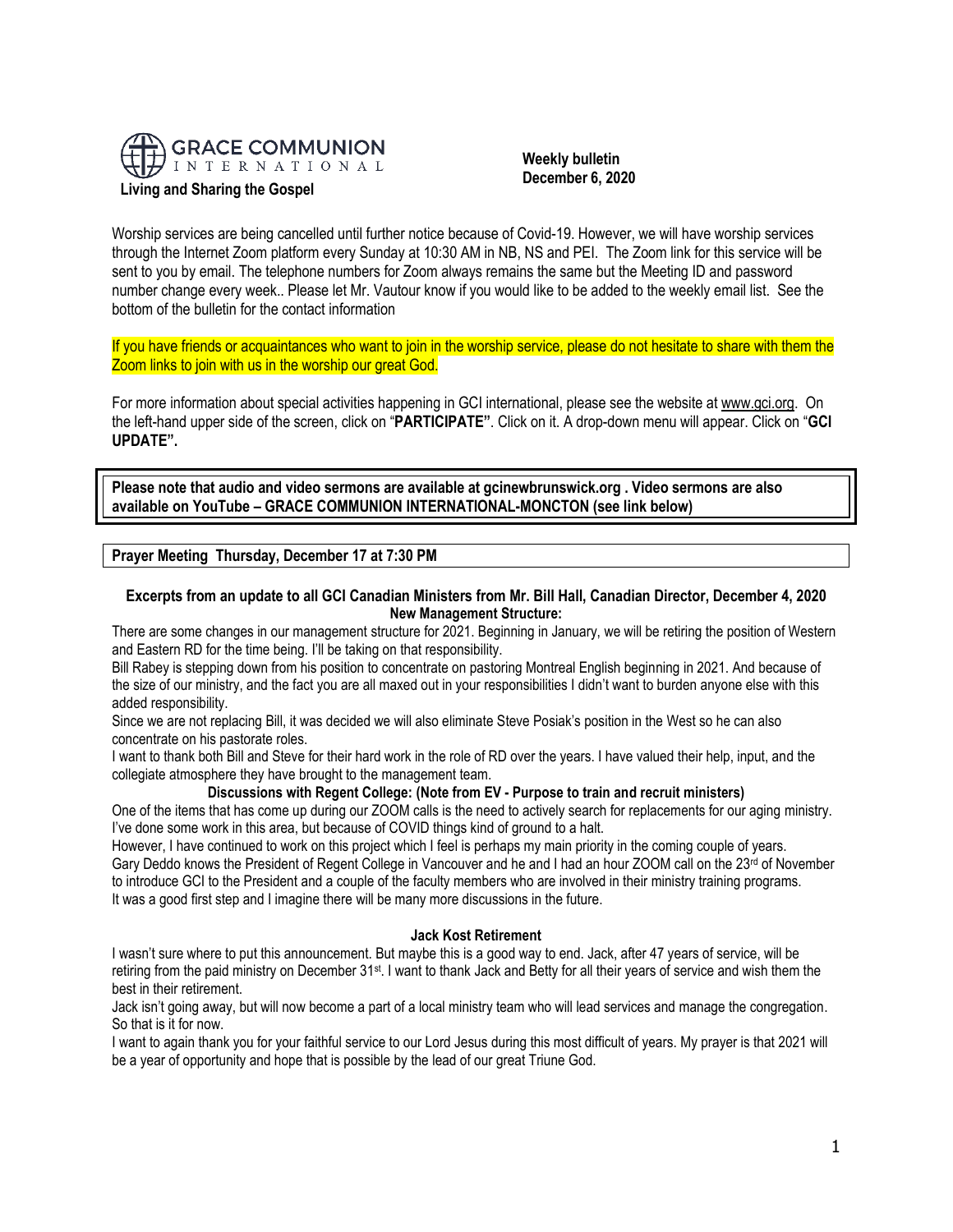**To see specific prayer requests from the church, please go to [www.gcinewbrunswick.org](http://www.gcinewbrunswick.org/) – under "Members Only" and type the password.**

- Let us pray for the Church to put first things first which is **to love God with all of our heart, with all of our soul and with all of our mind.** The secondary commandment and flowing from the first is **to love our neighbour as ourselves.**
- Let us pray according to God's will as per his instructions**: "1 ¶ First of all, then, I urge that supplications, prayers, intercessions, and thanksgivings be made for all people, 2 for kings and all who are in high positions, that we may lead a peaceful and quiet life, godly and dignified in every way. 3 This is good, and it is pleasing in the sight of God our Savior, 4 who desires all people to be saved and to come to the knowledge of the truth." (1Ti 2:1-4 ESV)**
- **Right now, 40 people are dying in the USA every 40 second. Please pray that God's people will stay steadfast in the faith during this difficult time. The same is true for every Christian in Canada and all over the world. May more and more people respond to the Good News found in Jesus as God adds to his church.**

**Offerings:** you can send your offering directly to the following address: **Grace Communion International- Canada, Suite 203A, 2121 Airport Dr., Saskatoon, SK 7SL 6W5.** If you prefer, you can also call **1-306-653-2705.** Thank you for your continued generous giving to God by giving to this part of God's church, his body.

**From Mr. Bill Hall – GCI Canadian Director** *"We will continue to process the donations we receive in Saskatoon. Members are urged to mail them directly to our office for the time-being. They can also donate via phone using a credit card, or via Canada Helps using the donate button on our websit[e www.gcicanada.ca](https://eur03.safelinks.protection.outlook.com/?url=http%3A%2F%2Fwww.gcicanada.ca%2F&data=02%7C01%7C%7C9fd93e29c2b44509e5a008d7caa78fdb%7C84df9e7fe9f640afb435aaaaaaaaaaaa%7C1%7C0%7C637200693331983394&sdata=VAGy4Q%2BxbhHuYaeEiDz%2FQyicT%2FoiY4Ir9kc8w5yHRPs%3D&reserved=0) located at bottom of the page on the right side as you scroll down. We are waving the provision that all donations given via Canada Helps go toward national expenses for the time being. We will credit all donations received via Canada Helps to a member's local congregation, if we can identify where they attend."*

The article "The Radical Consequences of Justification" is Part III of Thomas F. Torrance's longer article "Justification: its Radical Nature and Place in Reformed Doctrine and Life" published by *The Scottish Journal of Theology* (1960), Vol. 13, No. 3, pp. 225-246. Part III is found at pp. 237-246.

Reprinted here with the permission of Scottish Journal of Theology Limited.

Thomas F. Torrance was born in Chengdu, China, in 1913 to missionary parents. He was professor of Christian Dogmatics ("Systematic Theology") at the University of Edinburgh for almost 30 years until his retirement in 1979. From 1976-1977 he was Moderator of the General Assembly of the Church of Scotland.

In a lifetime of scholarly work he published more than 650 articles, papers and books, including *Kingdom and Church* (1956), *The School of Faith*(1959), *Theological Science* (1969), *God and Rationality* (1971), *Theology in Reconciliation*(1975), *The Trinitarian Faith* (1988) and *The Christian Doctrine of God* (1996). In 1978 he was the recipient of the Templeton Prize for Progress in Religion.

# **The Radical Consequences of Justification, by Thomas F. Torrance (From https://learn.gcs.edu/)**

Justification means justification by Christ alone—that is the reference of the expressions *sola fide, sola gratia, sola scriptura,* used in Reformed theology. Justification means that we look exclusively to Christ, and therefore that we look away from ourselves altogether in order to live out of Him alone.

That radical nature of justification is expressed and its radical consequences drawn by the Scots Confession: *"We willingly spoil ourselves of all honor and glory of our own salvation and redemption, as we also do of our regeneration and sanctification."*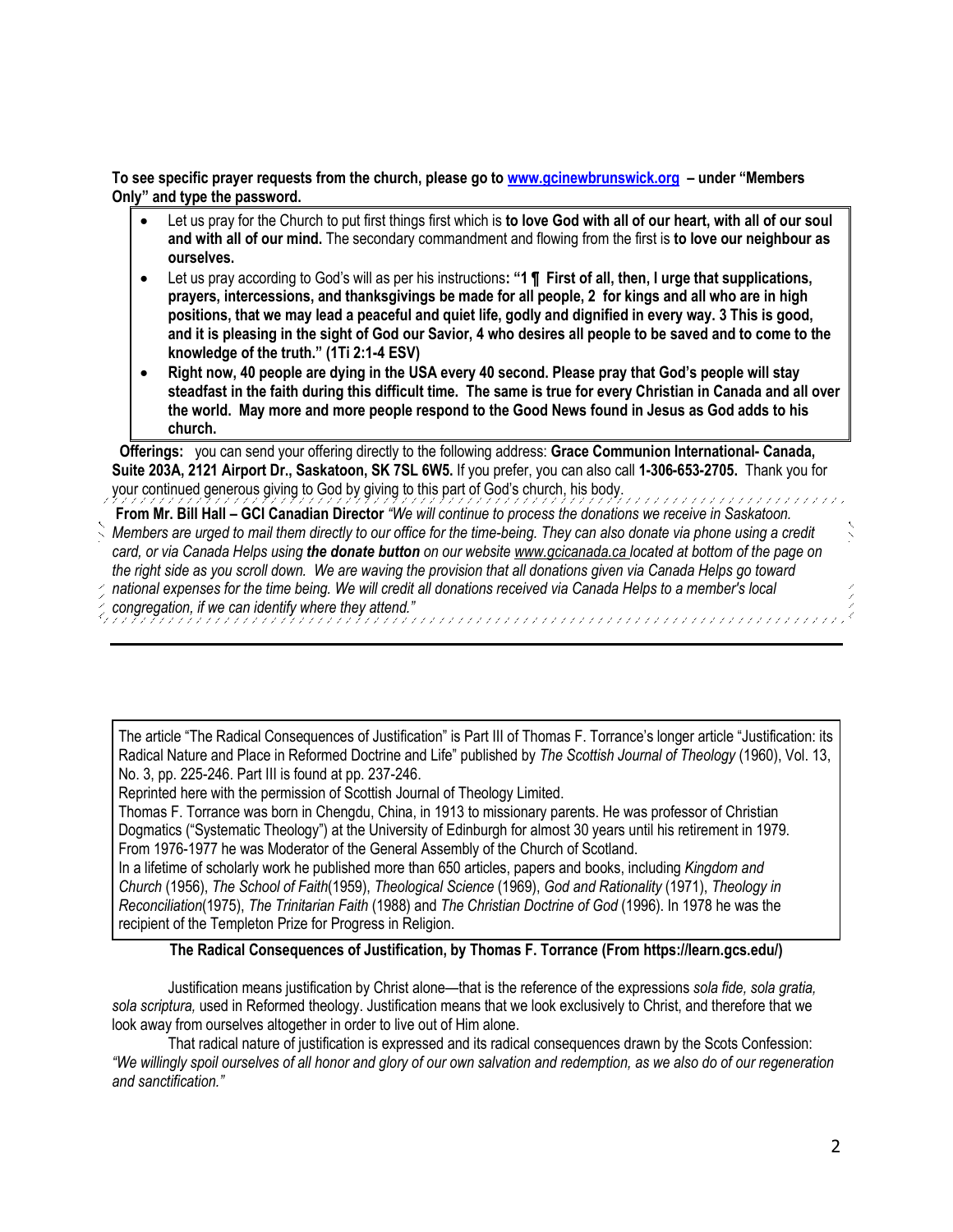This is something that very badly needs to be reiterated today within the Churches of the Reformation. Justification by Christ alone means the rejection of all forms of self-justification and all forms of justification by anything or out of any source other than Jesus Christ. Let us consider what this means in several areas of doctrine and life.

## **Natural goodness**

(a) At the Reformation, Justification by the Grace of Christ alone was seen to set aside all natural goodness, and all works-righteousness; but this applies to all goodness, Christian goodness as well, that is, to "sanctification" as it came to be called.

This is powerfully driven home by the Scots Confession in several articles, such as the twelfth and the fifteenth. All that we do is unworthy, so that we must fall down before you and unfeignedly confess that we are unprofitable servants—and it is precisely Justification by the free Grace of Christ alone that shows us that all that we are and have done even as believers is called in question.

Justification by Grace alone remains the sole ground of the Christian life; we never advance beyond it, as if justification were only the beginning of a new self-righteousness, the beginning of a life of sanctification which is what we do in response to justification. Of course we are summoned to live out day by day what we already are in Christ through His self-consecration or sanctification, but sanctification is not what we do in addition to what God has done in justification. And yet that is the tendency of the Westminster Catechisms, where we have a return to the Roman notion of infused sanctification that has to be worked out through strict obedience to legal precepts—hence the exposition of the Ten Commandments takes up the greater part of the Catechisms.

But the Scots Confession laid the axe to the root of any such movement when it insisted that we have to spoil ourselves even of our own regeneration and sanctification as well as justification. What is "axed" so radically was the notion of "co-redemption" which in our day has again become so rampant, not only in the Roman Church, but in Liberal and Evangelical Protestantism, e.g., the emphasis upon existential decision as the means whereby we "make real" for ourselves the kerygma [proclamation] of the New Testament, which means that in the last resort our salvation depends upon our own personal or existential decision. That is the exact antithesis of the Reformed doctrine of election, which rests salvation upon the prior and objective decision of God in Christ. It is Justification by Grace alone that guards the Gospel from corruption by "Evangelicals," "Liberals," and Romans alike.

#### **Natural knowledge**

(b) Justification by the Grace of Christ alone calls in question not only all natural goodness but all natural knowledge. Natural knowledge is as much the work of the flesh as natural goodness; it is a work of the natural man. It is at this point that Karl Barth has made such an immense contribution to the Reformation. We cannot separate knowing and being for they belong to the same man, and it is the whole man, with his knowing and his acting, with the whole of his being, who is called in question by Justification. Justification puts us in the right and truth of God and therefore tells us that we are in untruth.

Now, let it be clear that Justification by Grace alone does not mean that there is no natural goodness in man, but that man with his natural goodness is called in question. Jesus Christ died for the whole man (with his good and his evil) not for part of him, the evil part, but for the whole man. He died for all men, the good and the bad, and all alike come under the total judgment of His Death and Resurrection; all alike have to be born again in Him, and made new creatures.

That is the radical nature of the Gospel, which becomes so clear to us when we communicate at the Holy Table in the Body and Blood of our Lord, for there we feel ashamed for our whole being, for our good as well as for our evil. But the same applies to our natural knowledge.

Justification by the Grace of Christ alone does not mean that there is no natural knowledge—what natural man is there who does not know something of God even if he holds it down in unrighteousness or turns the truth into a lie? But it does mean that the whole of that natural knowledge is called in question by Christ, who when He comes to us says: **"If any man will come after me, let him deny himself, take up his cross and follow me."**

The whole man with his natural knowledge is there questioned down to the root of his being, for man is summoned to look away from all that he is and knows or thinks he knows to Christ who is the Way, the Truth, and the Life; no one goes to the Father but by Him.

The theology of Barth can be described, then, as the application of Justification of the whole realm of man's life, to the realm of his knowing as well as the realm of his doing. In that, he has sought to follow through the radical consequences of the Reformation from which our forefathers resiled [def: recoiled, withdrew] led when they took refuge again, like the Romans, in the works of the natural man, for justification.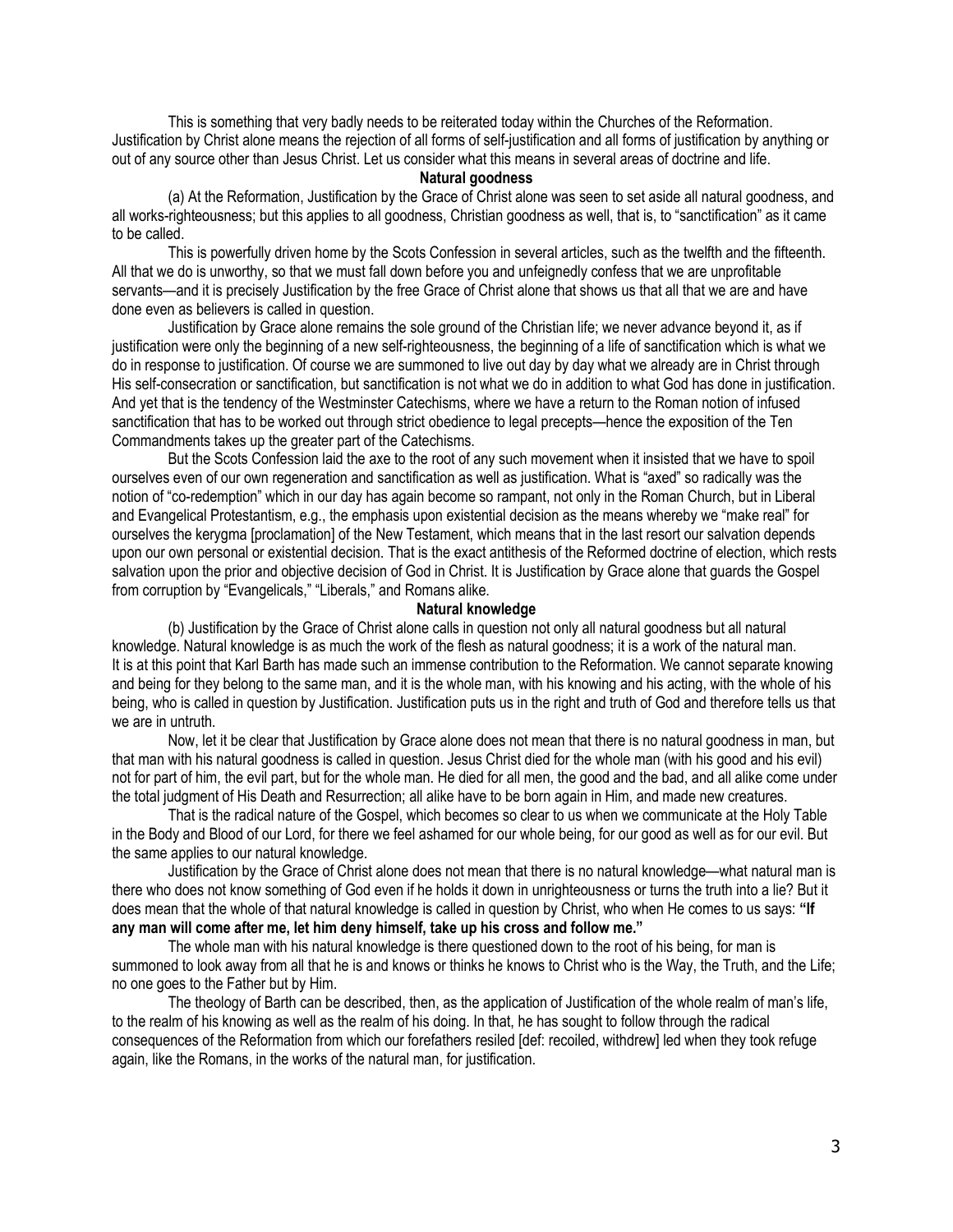But if we are to take the Scots Confession seriously, then we have to apply this not only to natural knowledge but to all Christian knowledge; we have to learn to spoil ourselves of our own vaunted knowledge, we have to let our own theology be called into radical question, by Christ.

If we translate the word "justification" by the word "verification," we can see the startling relevance of this to modern theological and philosophical discussions. Justification by Grace alone tells us that verification of our faith or knowledge on any other grounds or out of any other source, than Jesus Christ, is to be set aside.

Justification has an epistemological as well as an ethical reference—epistemologically (the theory of knowledge, especially with regard to its methods, validity, and scope. Epistemology is the investigation of what distinguishes justified belief from opinion – added by Mr. Vautour from Microsoft Bing). it insists that the only legitimate demonstration of Christian truth is that which is in accordance with its nature, which is Grace, and that to seek justification of it on any other ground is not only fundamentally false in itself but to falsify the Gospel at its very basis.

But apart from the contemporary debate on "verification," Justification means that at every point in our theological inquiry we have to let our knowledge, our theology, our formulations, our statements, be called into question by the very Christ toward whom they point, for He alone is the Truth.

Justification means that our theological statements are of such a kind that they do not claim to have truth in themselves, for by their very nature they point away from themselves to Christ as the one Truth of God. Therefore whenever we claim that our theological statements or our formulations have their truth in themselves we are turning back into the way of self-justification.

Out of sheer respect for the majesty of the Truth as it is revealed in the Holy Scriptures, we have to do our utmost to speak correctly and exactly about it—that is the meaning of orthodoxy and the way of humility—but when we have done all this, we have still to confess that we are unfaithful servants, that all our efforts fall far short of the truth.

Far from seeking justification on the ground of our "orthodoxy," we can only serve the Truth faithfully if we point away from ourselves and our statements to Christ Himself, and direct all eyes to Him alone. He who boasts of orthodoxy thus sins against Justification by Christ alone, for he justifies himself by appeal to his own beliefs or his own formulations of belief and thereby does despite to the Truth and Grace of Christ. Once a Church begins to boast of its "orthodoxy" it begins to fall from Grace.

## **Tradition**

(c) Justification by the Grace of Christ alone calls in question all tradition. The radical consequence of Justification was keenly felt in this direction at the Reformation. Concentration upon the Word of God, the self-utterance of the Truth, and the acknowledgment of its primacy, cut the strings of prejudice and prejudgment and made clear the path of faith and obedience.

Justification here meant that faith is determined by the objective Word of God as its ultimate authority, and so it was freed from the shackles of every lesser authority, for devotion to the Truth of the Word (the whole Truth and nothing but the Truth) inculcated a readiness to rethink all preconceptions and to put all traditional ideas to the test face to face with the Word.

In other words, sheer attachment to the Word of God as the real object of knowledge meant detachment from all other sources and norms of knowledge, and the demand that all traditional ideas and notions had to be tested at the bar of the Word. That did not mean that tradition was to be despised, but that it was to be subjected to the criticism of the Word and the Spirit, and corrected through conformity to Jesus Christ.

The Reformation stood, therefore, for the supremacy of the Word over all tradition, and for theological activity as the repentant rethinking of all tradition face to face with the Revelation of God in Jesus Christ. But that applies no less to the Reformed and Evangelical tradition; to our Presbyterian tradition as well as to the Roman tradition.

When we examine our own position today, it is astonishing to find how close we have come to the Roman view even in the Church of Scotland. How frequently, for example, we find that appeal is made to "Christian instinct" or to "the mind of the Church" over against the plain utterances of Holy Scripture, and often just at those places where the Word of God offends our will, opposes our habits, or cuts against the grain of our desire!

And how massive is the effect of our several traditions upon the interpretations of the Bible! How easy it is to allow the Presbyterian tradition to determine our reading of the New Testament, especially when it is a question of justifying our tradition before the critique of others!

There can be no doubt that every one of the great Churches of the Reformation—the Lutheran, the Anglican, and the Reformed—has developed its own masterful tradition, and that that tradition today exercises massive influence not only over its way of interpreting the Bible and formulating its doctrine but over the whole shape and direction of its life.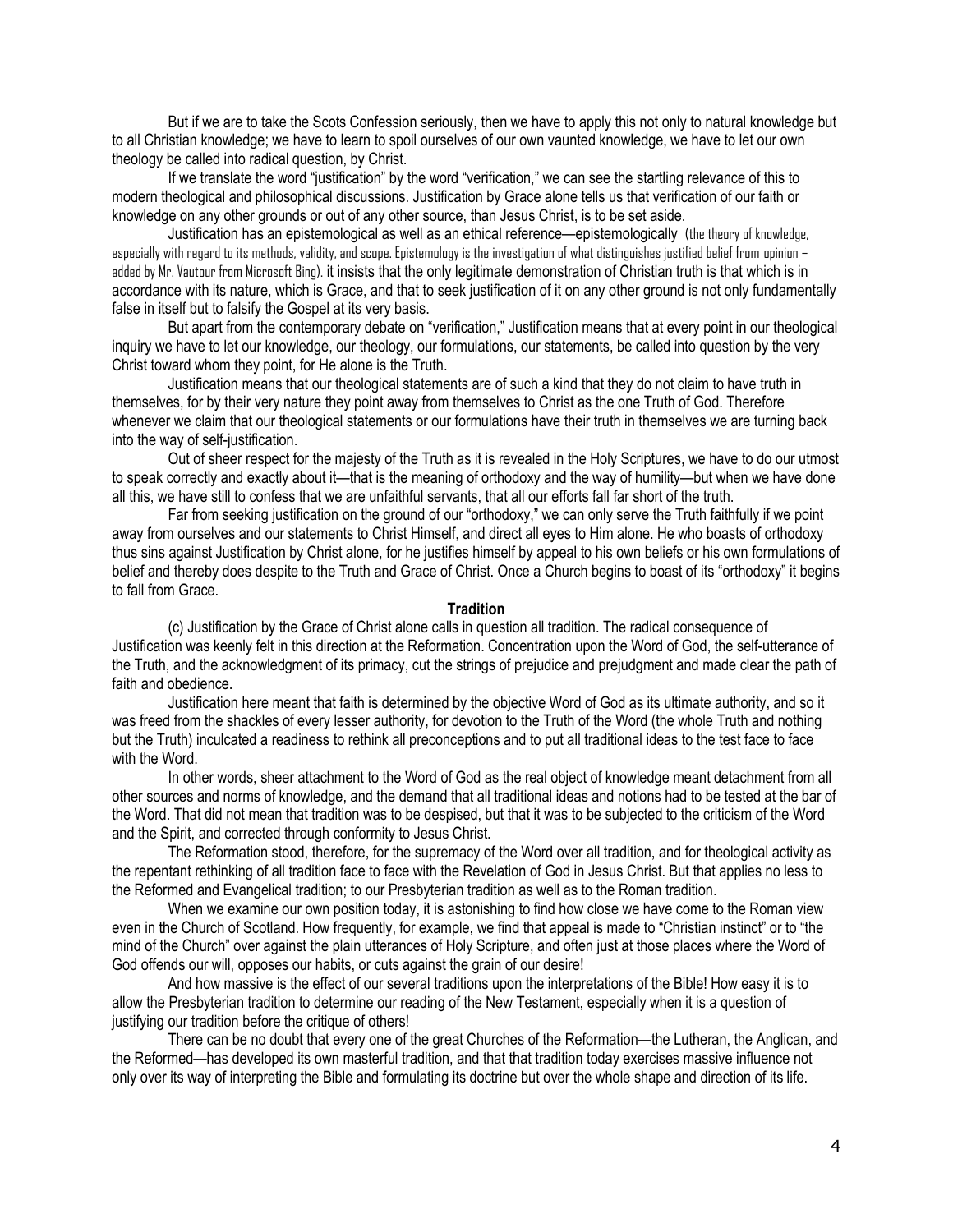Those who shut their eyes to this fact are precisely those who are most enslaved to the dominant power of tradition just because it has become an unconscious canon and norm of their thinking.

It is high time we asked again whether the Word of God really does have free course amongst us and whether it is not after all bound and fettered by the traditions of men. The tragedy, apparently, is that the very structures of our Churches represent the fossilization of traditions that have grown up by practice and procedure, have become so hardened in self-justification that even the Word of God can hardly crack them open. There is scarcely a Church that claims to be *ecclesia reformata* [church reformed] that can truthfully claim to be *semper reformanda* [always reformed]. Systems and orders

(d) Justification by Christ alone calls in question all systems and orders, and calls them in question because Jesus Christ alone is central and supreme in the one Church of God. In any true theological system, Justification is by reference to Christ alone, for conformity to Christ as the Truth of God for us is the one ultimate principle of unity.

Likewise Justification in ecclesiastical order or polity ought to be through appeal to Christ alone. Our quarrel with the Church of Rome in doctrinal matters concerns the centrality of Jesus Christ, the primacy and supremacy of Christology which is so obscured and compromised by Roman doctrines of merit and tradition, and above all by Mariology.

In our debate with the Church of England over questions of order, we are also concerned with the centrality of Christ, and the primacy of Christology—and therefore the doctrine of the Church as the Body of Christ is in the forefront.

It is Justification by Christ alone that makes it so, for He alone is the ground and Head of the Church, and in Him alone is the Church's unity constituted and its order maintained. But for that very reason Justification by Christ alone disallows any appeal from one Church to another for recognition of its orders, as it also rebukes the self-justification of a Church in calling in question the orders of another Church.

Justification by Christ alone means that we renounce the way of the flesh in seeking honor from men, or justification from one another; and therefore Justification by Christ alone means that in any movement for reconciliation between Churches, the question of the recognition of orders cannot have priority without radical betrayal of the Reformation, nay, without radical betrayal of Christ for He is thereby ousted from His place of centrality.

It becomes more and more clear that in the ecumenical movement it is the doctrine of Justification by Christ alone that is at stake, and that it can just as easily be sinned against by those who shout loudest that they are upholding the Reformation tradition as by those who make no such boast. He is truest to the Reformation tradition who is always ready to subject it to the ruthless questioning of the Word of God.

#### **Ministry and worship**

(e) Nowhere does Justification by Christ alone have more radical consequences than in regard to the pastoral ministry. Justification by Christ is grounded upon His mighty act in which He took our place, substituting Himself for us under the divine judgment, and substituting Himself for us in the obedient response He rendered to God in worship and thanksgiving and praise.

In Himself He has opened up a way to the Father, so that we may approach God solely through Him and on the ground of what He has done and is—therefore we pray in His Name, and whatever we do, we do in His Name before God. Thus the whole of our worship and ministry reposes upon the substitutionary work of Christ.

Now the radical nature of that is apparent from the fact that through substituting Himself in our place there takes place a displacement of our humanity by the humanity of Christ—that is why Jesus insists that we can only follow Him by denying ourselves, by letting Him displace us from a place of centrality, and by letting Him take our place.

At the Reformation this doctrine had immediate effect in the overthrow of Roman sacerdotalism—Jesus Christ is our sole Priest. He is the one and only Man who can mediate between us and God, so that we approach God solely through the mediation of the Humanity of Jesus, through His incarnate Priesthood.

When the Humanity of Christ is depreciated or whenever it is obscured by the sheer majesty of His Deity, then the need for some other human mediation creeps in; hence in the Dark and Middle Ages arose the need for a human priesthood to mediate between sinful humanity and the exalted Christ, the majestic Judge and King.

There was of course no denial of the Deity of Christ by the Reformers—on the contrary, they restored the purity of faith in Christ as God through overthrowing the accretions that compromised it; but they also restored the place occupied in the New Testament and the Early Church by the Humanity of Christ, as He who took our human nature in order to be our Priest, as He who takes our side and is our Advocate before the judgment of God, and who once and for all has wrought out atonement for us in His sacrifice on the Cross, and therefore as He who eternally stands in for us as our heavenly Mediator and High Priest.

The Church on earth lives and acts only as it is directed by its heavenly Lord, and only in such a way that His Ministry is reflected in the midst of its ministry and worship. Therefore from first to last the worship and ministry of the